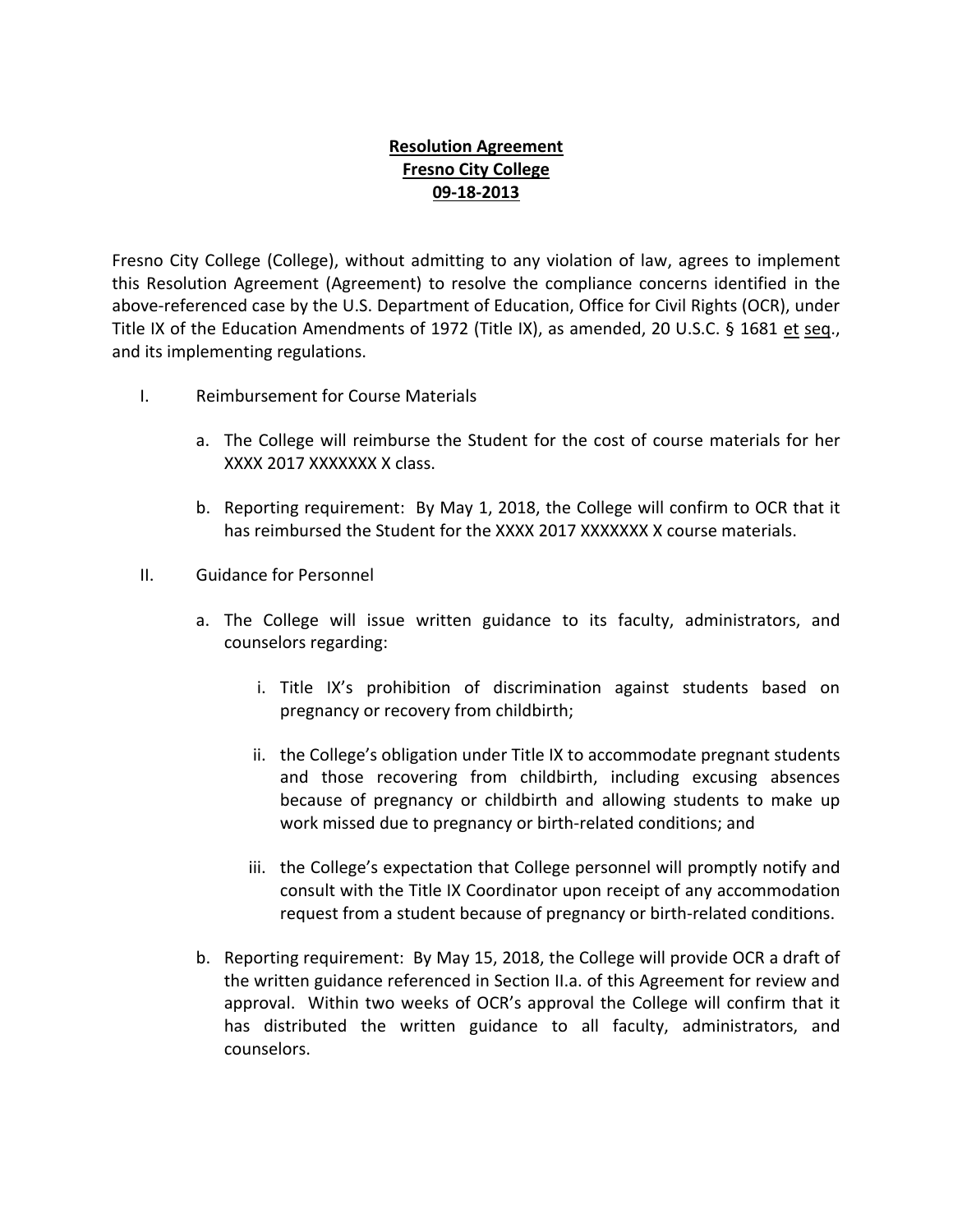## III. Notice to Students

- a. The College will add a notice containing the following information to one or more areas of its website frequently accessed by students, such as its links to information for Current Students, Student Services, and/or Campus Life:
	- i. Title IX's prohibition of discrimination against students based on pregnancy or recovery from child birth;
	- ii. the College's obligation under Title IX to accommodate pregnant students and those recovering from childbirth, including excusing absences because of pregnancy or childbirth and allowing students to make up work missed due to pregnancy or birth-related conditions; and
	- iii. the title, physical location, telephone number, and email address of the Title IX Coordinator and his/her availability to respond to questions and concerns by pregnant students and those recovering from childbirth.
- b. The College will send an email to all of its students alerting them to the notice added to its website under Section III.a. of this Agreement, including a link(s) to the notice.
- c. Reporting requirement:
	- i. By May 15, 2018, the College will provide OCR a draft of the website notice referenced in Section III.a. of this Agreement for review and approval. Within two weeks of OCR's approval the College will confirm that it has added the notice its website and will provide a link(s) to the notice.
	- ii. By May 15, 2018, the College will provide OCR a draft of the email referenced in Section III.b. of this Agreement for review and approval. Within two weeks of OCR's approval the College will confirm that it sent the email to its students.

## Monitoring:

The College understands that by signing this Agreement, it agrees to provide data and other information in a timely manner in accordance with the reporting requirements of the Agreement. Further, the College understands that during the monitoring of this Agreement, OCR may visit the College, interview staff and students, and request such additional reports or data as are necessary for OCR to determine whether the College has fulfilled the terms of this Agreement. Upon the College's satisfaction of the commitments made under the Agreement, OCR will close the case.